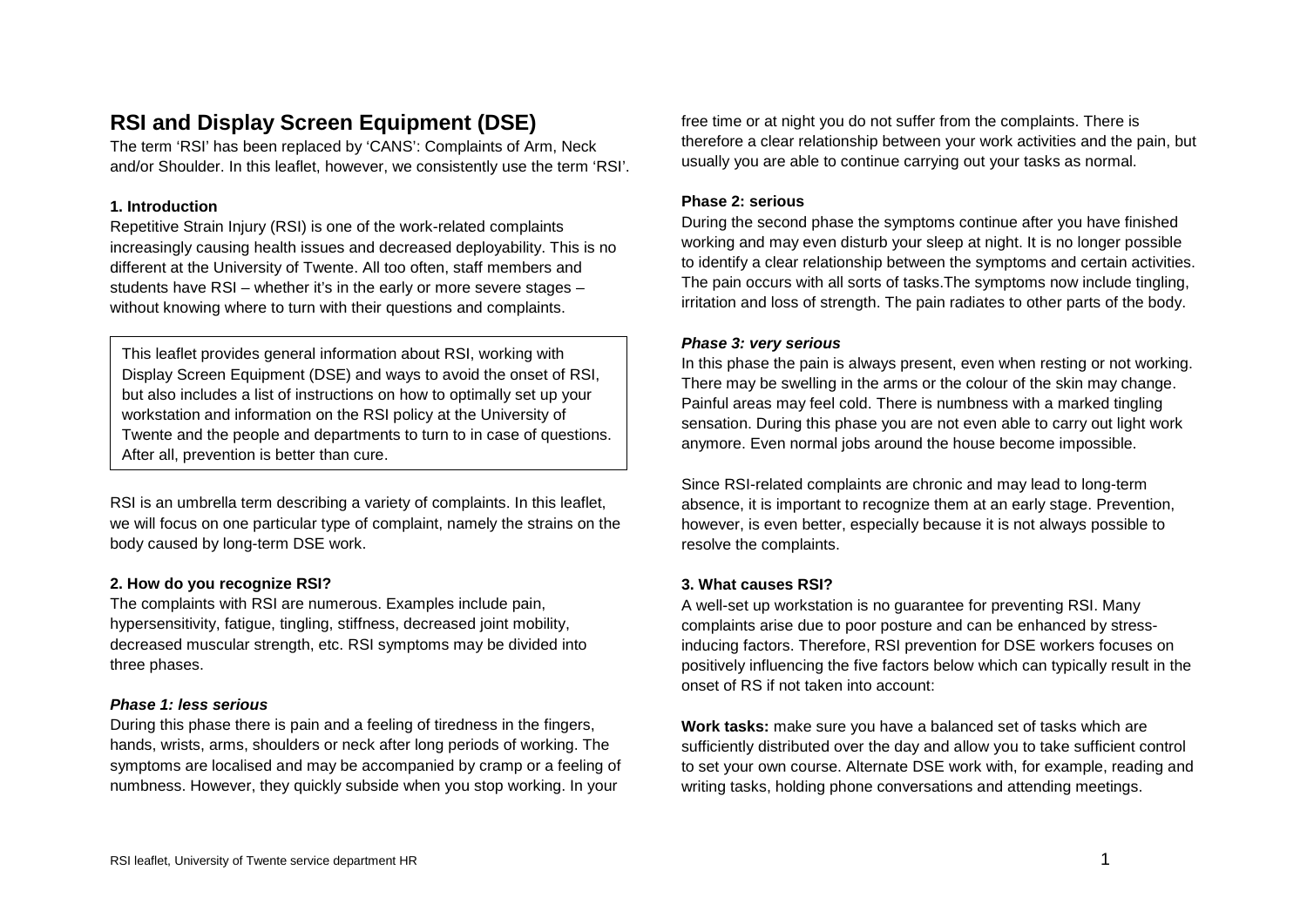Alternating sitting with standing during your work is also important. You can do this by going to copy something several times during the day or by walking to a colleague instead of emailing them.

**Work hours:** make sure you take regular and natural breaks and limit the total number of hours of DSE work to a maximum of six a day. 'Natural breaks' are created when you carry out a varied task (a task involving more than just DSE work). There are three levels of breaks:

- (Very) short periods of rest in between activities (seconds);
- Planned short periods of rest where you leave your workstation (minutes);
- A limitation of the duration for which the work lasts (hours).

**Workload:** avoid peaks in the workload by anticipating expected periods of heavy workload. The best way to deal with a heavy workload is to give the staff member sufficient possibilities to take control and set their own course. For example, inform colleagues in time if a report needs to be finished or an email needs to be sent. Negotiate your workload limit. It's not a problem to say 'no' if you don't have the time to do a task.

**Workstation:** make sure you have an ergonomically optimum workstation (this includes matters like good light and the right temperature). An ergonomic workstation includes an adjustable chair and desk. It's important to support your elbows when doing DSE work, so the muscles in your shoulder and neck remain relaxed. A document holder and a desk can be useful tools to aid your work, but software that monitors the intensity of the work you are doing, schedules breaks and provides exercises could be handy as well.

**Working method:** do your work in the least strenuous manner. To be able to do so, you need to have sufficient information about the optimum use of your workstation. Take on a relaxed posture (sit up straight, with supported elbows, relaxed and straight shoulders and your head in line with the spinal column, not at an angle). Your own responsibility and the activities

in your private life are also important to adopting a good and healthy working method.

### **4. Setting up your DSE workstation**

One of the major errors people make when sitting in front of a display screen is using the wrong posture. Many people sit in a non-ergonomic way, which may lead to complaints of the neck, back and/or shoulders. When working in front of a display screen, there is little variety in posture, causing a static load. This negatively influences the blood flow to the muscles, which in turn may make for aching, hard muscles. Good furniture can limit this static load.

The image on the last page of this leaflet shows the basic principles of a good workstation set-up. The chair and the table need to be adjustable to the individual's height. The height of the chair and the desk need to be attuned to one another.

Good furniture is a prerequisite for working comfortably and healthily, but, of course, you need to know how to use it!

### *\*Workstation with adjustable desk:*

If you have an adjustable desk at your disposal, the procedure to follow is very easy: make sure you sit correctly (see image) and set up the desk so that it is a few centimetres below elbow height. To do so, you should stand in front of your chair and adjust the upper part of the seat so it is the same height as the lower part of your kneecap. Don't forget to take into account the springs of the chair and the effect they have on your posture (when seated, your upper and lower legs are at a 90° angle). Then take a seat and slide back the chair in such a way that the back of your knees still does not have any contact with the front of the seat. Sit straight. Adjust the lower part of the backrest to a height where the outward curve of the backrest is at the same height as the hollow curve of your lower back. The height of the chair is well adjusted when you can slide a fist between the seat and the back of the knee. In addition, there should also be enough room for your buttocks, which is why there should always be room between the backrest and the seat. It is advised to adjust the height of the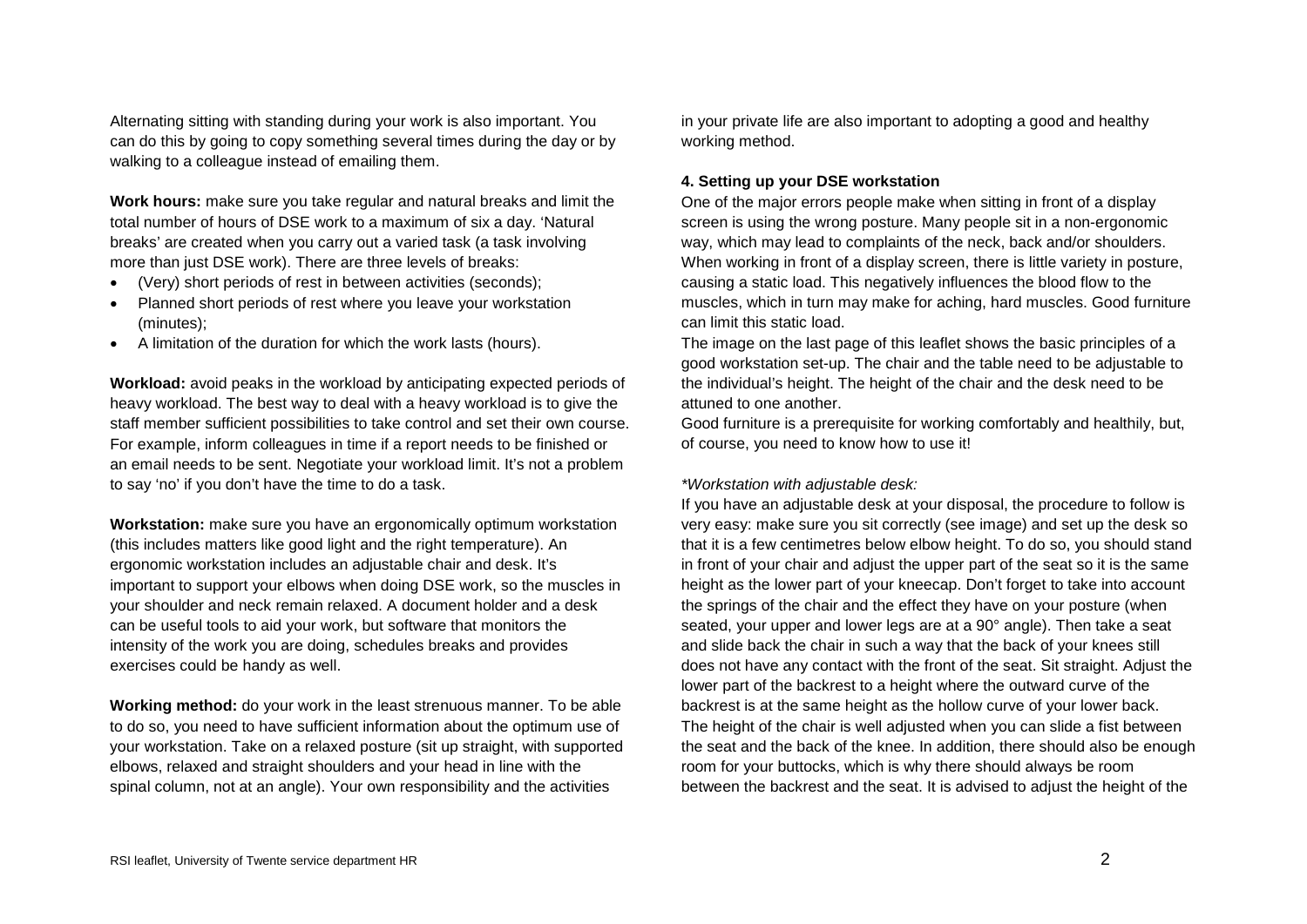desk and armrests so your shoulders hang down slightly during typing. Please note that your forearms should rest on the armrests in this situation. Therefore, the height of the desk should be adjusted in such a way that the keyboard can be used with relaxed shoulders.

### *\* Workstation without adjustable desk:*

If you don't have an adjustable desk, please follow the following procedure: Make sure you sit correctly. If your desk is too high, you need to adjust your chair to a higher position as well. A footrest keeps your legs from dangling. If your desk is too low, it will have to be heightened by using leg risers, e.g. centred wooden blocks.

#### *\* Positioning the display screen*

Apart from maintaining good posture, positioning the display screen correctly is also important to avoid health issues. The display screen must be right in front of the user to avoid the user working long hours with a bent head or torso. If the user frequently looks at a paper document, but barely at the display screen, it is recommended to use a document holder. The document holder should be at the same distance as the display screen. That way, your eyes won't have to refocus as often.

How to best position your document holder depends on the way you type. If you look at the document holder a lot, you should place the holder in the middle of your range of vision. But if you look at the display screen more often, it would be better to place the display screen in front of you. If you regularly look at your keyboard, it's best to position the document holder between the keyboard and the display screen. In any case, the document holder and the display screen should be right next to or above each other. The display screen should be designed and able to be positioned in such a way that the viewing angle can be changed to meet the user's needs. The top line in the display screen should be at about eye level.

The display screen should be able to be positioned at a viewing distance of at least 50 cm. The user needs to be able to adjust the viewing distance if necessary.

The recommended viewing distance is dependent on the font size and should be between 50-70 cm for a 15-inch display screen, 60-85 cm for a 17-inch display screen and 19/20/21-inch widescreen, 70-95 cm for a 19 inch display screen and 75-105 cm for a 21-inch display screen and 24 inch widescreen. To avoid sharp contrasts it is wise not to place the display screen in front of a background with a window. Apart from the fact that reflected light from the windows should not show up on the display screen, the above recommendation also leads to the regulations that DSE workstations, in one direction, need to be positioned perpendicular to and at a few metres' distance from any windows.

Having sufficient (day)light surrounding the workstation is another important aspect of ergonomically sound DSE work. To be able to clearly see the information on the display screen, it is important to attune the light in the room to the display screen equipment: no light sources should be reflected in the display screen. In an office with vertical, anti-reflective or translucent blinds, the workstation is easy to set up. The daylight is being regulated by the position of the blinds.

#### *\* Working with a laptop*

When you work outside your office, for example when you're working on the laptop on the train or at home, RSI-related complaints increase. Using a laptop is not advisable, because you quickly adopt a non-ergonomic posture where you often move your head towards the laptop because of the display screen being in a lower position than usual. This causes strains on your head and neck. Moreover, as the laptop is a small device, you adopt a more fixedposture, enabling health issues to arise sooner. For these reasons, laptops do not meet the DSE workstation requirements as included in the legislation on working conditions. However, there is an alternative where you can still use your laptop in a way that ticks all the boxes: the laptop workstation. This workstation enables you to quickly and easily raise or lower the position of the laptop, making for ergonomically sound DSE work. Combined with an external keyboard and mouse, you will have a full-fledged workstation.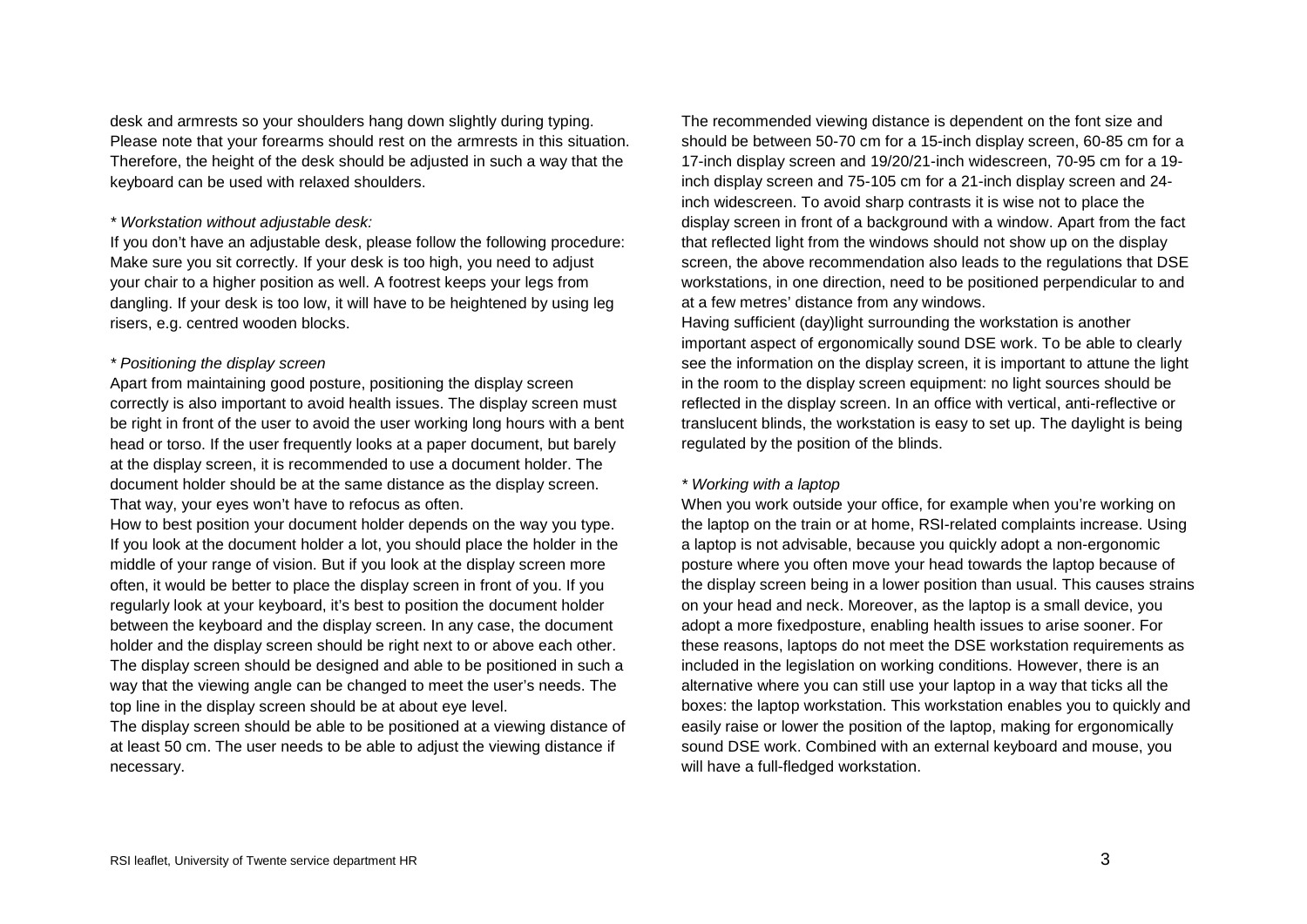#### *\* Using a mouse*

In addition to having the wrong posture, another risk factor for developing RSI may be improper use of the mouse. Below you will find a few causes of possible complaints when using a mouse as well as some tips for how to avoid these complaints.

- try to reduce the use of the mouse by using [keyboard shortcuts](http://www.sneltoetsen.com/sneltoetsen_windows.html)
- Make sure your hand bends inward as little as possible:
- Solely moving your wrist is very strenuous. Therefore, when moving a mouse, it is best to use the entire forearm (e.g. by resting your elbow on the armrest without moving and moving the entire forearm). Make sure the forearm is supported by the desk or armrest as much as possible;
- When typing or using a mouse, the wrist is often lifted too much. This is very strenuous for both the wrist and elbow. The more inclined the mouse, the more the hand bends backwards. That's why a good mouse is not too high (maximally 4 cm). In addition, people with small hands may benefit from a wristrest. This prevents your wrist being pulled backwards when using the mouse;
- When the mouse is too sensitive to your touch, you have an increased risk of developing health issues, as the muscles in your arm are constantly tightening to stabilize the arm. Therefore you should avoid using a mouse which is too sensitive. Also, working with a mouse often involves people keeping their index finger at the ready to left-click the mouse, thus lifting the index finger all the time. A better way to use the mouse would be to softly rest the finger on the button.

### **5. Organizational measures/break schedule**

Apart from good posture, breaks, non-DSE tasks and varied work are also important to prevent RSI. The legislation on working conditions stipulates that after two hours at the most, the DSEwork needs to be alternated with other tasks or should be followed by at least a ten-minute break. The tasks

need to be distributed over the day as evenly as possible, with the preference to alternate DSE work with other work (e.g. phoning, copying, archiving, attending meetings, etc.) at regular intervals. Short-term heavy workloads cause complaints more quickly than long-term low workloads. Use breaks and moments in which you think about something to relax your muscles. Regularly activate different muscles by doing exercises (shrugging and rotating your shoulders, tilting your head/moving it to the side, stretching, etc.).

To avoid RSI, UT staff members can download the RSI prevention software Workrave. It reminds users not only to take micro-breaks, but also to take rest breaks. In addition, Workrave provides exercises and may restrict you to a daily limit. That way, the risk of you developing complaints of the neck, shoulders, arms or hands is reduced to a minimum. The software can be installed on to UT staff computers (Windows operating system) via the UT ZENworks Application Window. When using your personal computer, you can download and install the software via [www.workrave.org.](http://www.workrave.org/)

#### **6. DSE work at home**

A correct set-up of your display screen equipment and a good working method are, of course, also important when you work at home. A few simple tips and tricks will help you set up your own ergonomically sound home workstation (e.g. use old catalogues and pieces of wood to increase the height of the display screen and desk, respectively).

#### **7. Where to turn to with questions about RSI?**

If you experience pain or other complaints described in this leaflet, you shouldn't wait too long. Acting on your complaints at an early stage will prevent the complaints from increasing; your own measures may even be sufficient. Using the tips contained in this leaflet will get you a long way! But sometimes expert help is needed. Per unit (faculty, service department), questions about RSI and DSE work can initially be presented to the unit's Health, Safety and Environment Coordinator [\(VGM\)](https://www.utwente.nl/hr/en/health-safety-environment/organization-information/organization/hse-coordinators/). He/she can determine whether your workstation is ergonomically sound and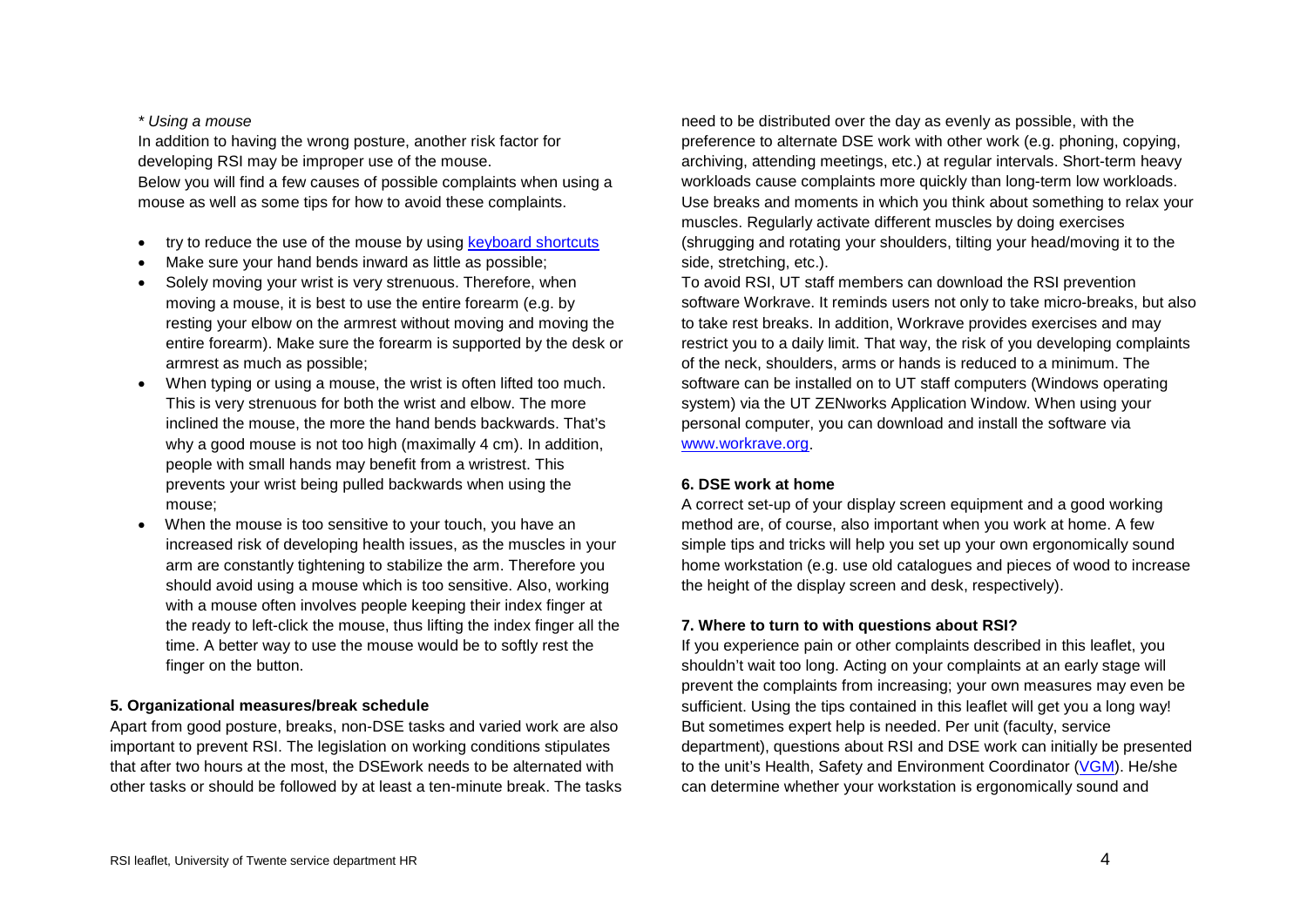whether your posture is correct. Dependent on the complaints and the advice, it may be necessary to adjust the workstation. In case of health issues, the VGM will refer you to the company doctor of the working conditions service for the University of Twente. If you would like to discuss the organization of your tasks in relation to RSI-related complaints, please contact your manager. If you have medical questions, you can go to the company doctor's working conditions surg[ery hours.](https://www.utwente.nl/hr/en/health-safety-environment/health-welfare/working-conditions-consultation/)

Of course it's about **preventing** complaints. To this end, the University of Twente has developed an RSI policy. Important points of attentions include an overview of the DSE workstations, the adjustment of workstations, information provision to staff members and students, the stimulation of staff members' and students' physical condition, and staff availability to use break software. Please contact your unit's VGM for more information.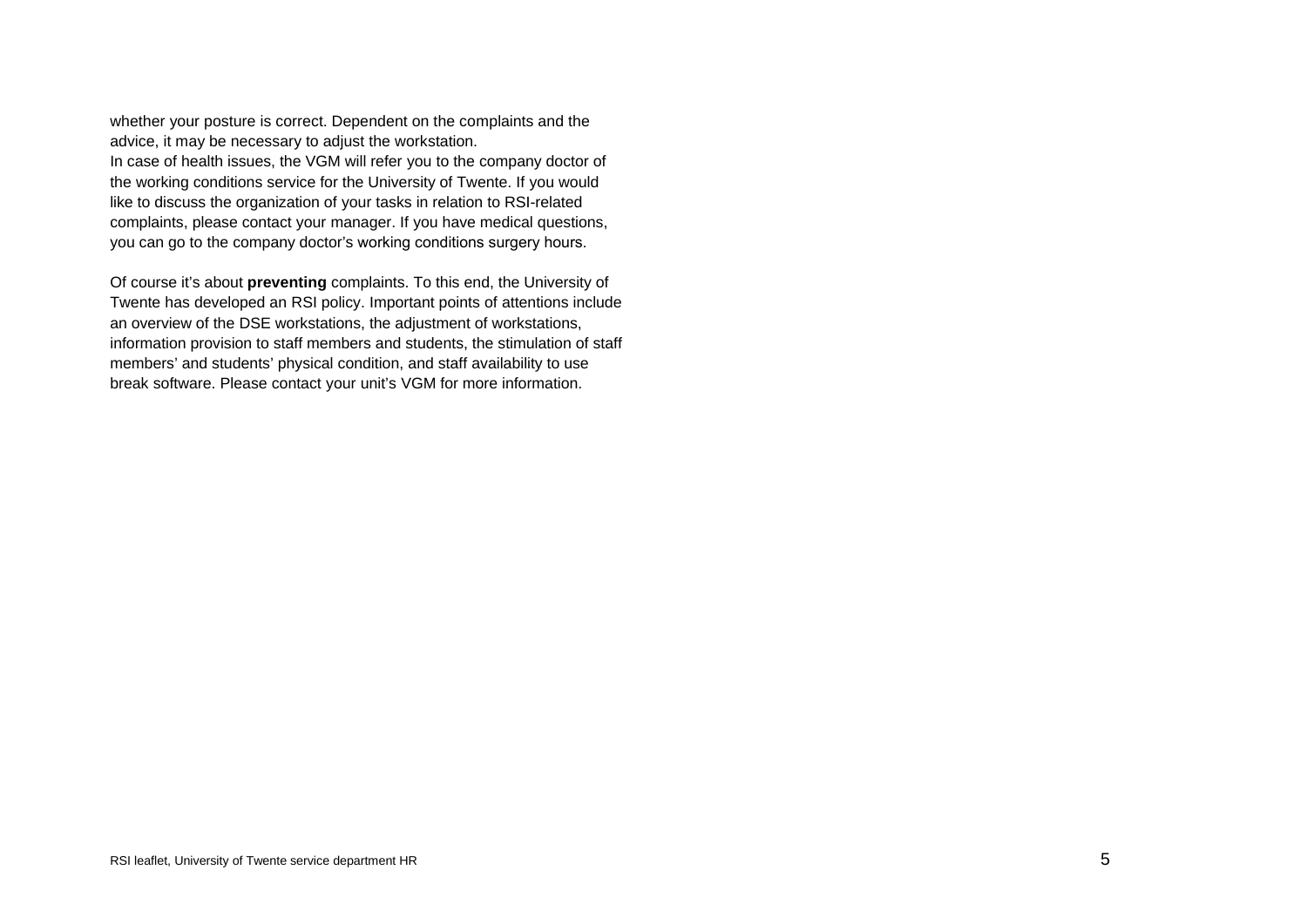# **Summary**

Below you will find a summary of tips to reduce the risk of developing RSI.

1. Sit correctly: use your chair's settings to adjust its height, the backrest and armrests and make sure you sit relaxed;

*The result of this is that the chair, due to its support possibilities, takes over the function of several muscle groups. The static load is thus reduced.*

- 2. Optimize the set-up of your DSE workstation (see image below);
- 3. If necessary, use aids like a footrest or desk risers;
- 4. Position the input device(s) you are using (mouse, keyboard) as close to you as possible. Shift the keyboard if you use the mouse a lot and vice versa. Alternate between the input devices as much as possible;
- 5. Keep your wrist in a neutral position (the hand being the extension of the forearm);

*Doing so causes the friction between the tendon and bone structures to be reduced.*

- 6. Plan your work well: avoid peak workloads; *Tension/stress as a result of a heavy workload also influences the muscle tone; reducing tension and stress therefore has a positive effect on the muscle tone. Moreover, severely increased and longlasting strains on the muscles are prevented.*
- *7. Take regular breaks to do something different from your DSE work and do so for several minutes (at least once per hour), for example by walking to the printer, picking up the post or doing exercises. The exercises should be done at a slow*

pace and should not cause any pain. Research has shown that distributing breaks over the day – where each hour of work should contain a break of at least five minutes (preferably ten) – causes less unease and physical fatigue. You can use the RSI prevention software Workrave as a tool to regularly take a break from your DSE work;

*By briefly interrupting your DSE work, the static load is lifted, which enables the blood to circulate better. The longer someone types or uses their mouse without a break, the greater the risk of developing complaints.*

- 7. Use a laptop workstation if you work on a laptop. This workstation enables you to quickly and easily raise or lower the position of the laptop, making for ergonomically sound DSE work. Combined with an external keyboard and mouse, you will have a full-fledged workstation;
- 8. Tips when using a mouse:
- Where possible, use [alternative keyboard shortcuts](http://www.sneltoetsen.com/sneltoetsen_windows.html) instead of the mouse;
- Operate the mouse with your forearm, not your wrist;
- Support the arm operating the mouse, e.g. by using the armrest of the chair;
- The mouse buttons should not be too sensitive, so you can softly rest your fingers on the buttons while working;
- The mouse should be set in a way that two clicks on the same button are not immediately interpreted as double-clicking;
- The cord should be long enough, so you can pull the mouse towards you;
- The mouse should slide smoothly:
- The mouse should be as compact as possible  $(< 4 \text{ cm})$ ;
- Use a mouse which can be operated by both the left and the right hand.